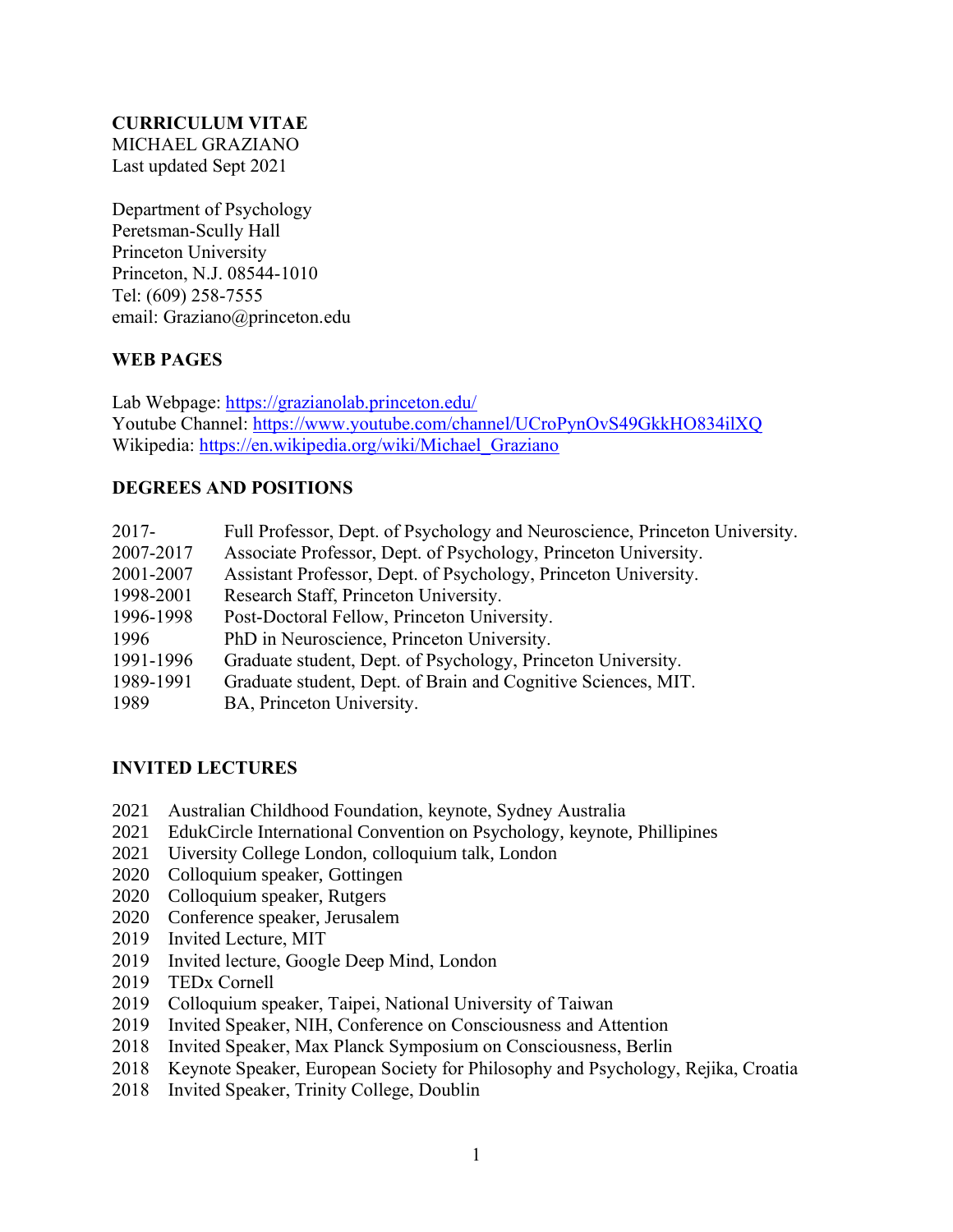- Invited Speaker Chile Science Festival,
- Keynote speaker, Designed Mind Conference, Edinburgh.
- Colloquium speaker, Montreal
- Invited speaker, Neurocom summer school, Leipzig.
- Keynote speaker, ASSC, Buenos Aires.
- Colloquium speaker, George Washington University.
- Colloquium speaker, University College London.
- Invited Speaker, Accessibility and Consciousness Conference, Paris.
- Colloquium speaker, Neurospin, Paris.
- Colloquium speaker, Harvard.
- Invited lecture, Living Machines Workshop, Barcelona.
- Invited lecture at Modeling Self on Others conference, Budapest.
- Princeton Plasma Physics Laboratory, Science on Saturday public lecture.
- Colloquium speaker, Columbia University,
- Colloquium speaker, El Colegio Nacional, Mexico.
- Summer program in social neuroscience, Dartmouth
- Sage Center, Santa Barbara CA, Distinguished Visitor and Speaker
- Plenary Speaker, Toward a Science of Consciousness Conference, Tucson AZ
- 2013 Colloquium speaker, Buffalo psychology department
- Invited Speaker, Conference on Consciousness, Montreal
- Colloquium speaker, NYU
- Colloquium speaker, Rockefeller University, NYC
- Colloquium speaker, Edmonton Canada
- Colloquium speaker, Karolinska Institute, Stockholm
- Invited Speaker, Conference on Vision, Rovereto Italy
- Colloquium speaker, UCLA
- Invited speaker, mini symposium, Stanford CA
- Colloquium speaker, UC San Diego
- Colloquium speaker, UC Berkeley
- 2010 Keynote Speaker, Neuromechanics Symposium, University of Chicago
- Colloquium speaker, City College of New York
- 2009 Colloquium speaker, Rutgers
- 2009 Keynote speaker, Motor Control Symposium, Chicago
- Colloquium speaker, University of Chicago
- Colloquium speaker, University of Lethbridge
- Colloquium speaker, University of Pennsylvania
- International Conference on Premotor Cortex, Leuven Belgium
- International Neuroethology Conference, Vancouver Canada
- Eleventh international conference on cognitive and neural systems, Boston
- Colloquium speaker, University of Connecticut
- Colloquium speaker, Columbia College, NY
- Colloquium speaker, King's County College, NY
- Neural Control of Movement, Florida
- Colloquium speaker, Baylor College, Houston TX
- Colloquium speaker, Max Plank Inst., Tubingen Germany
- Idiomotor Apraxia Conference, Bethesda VA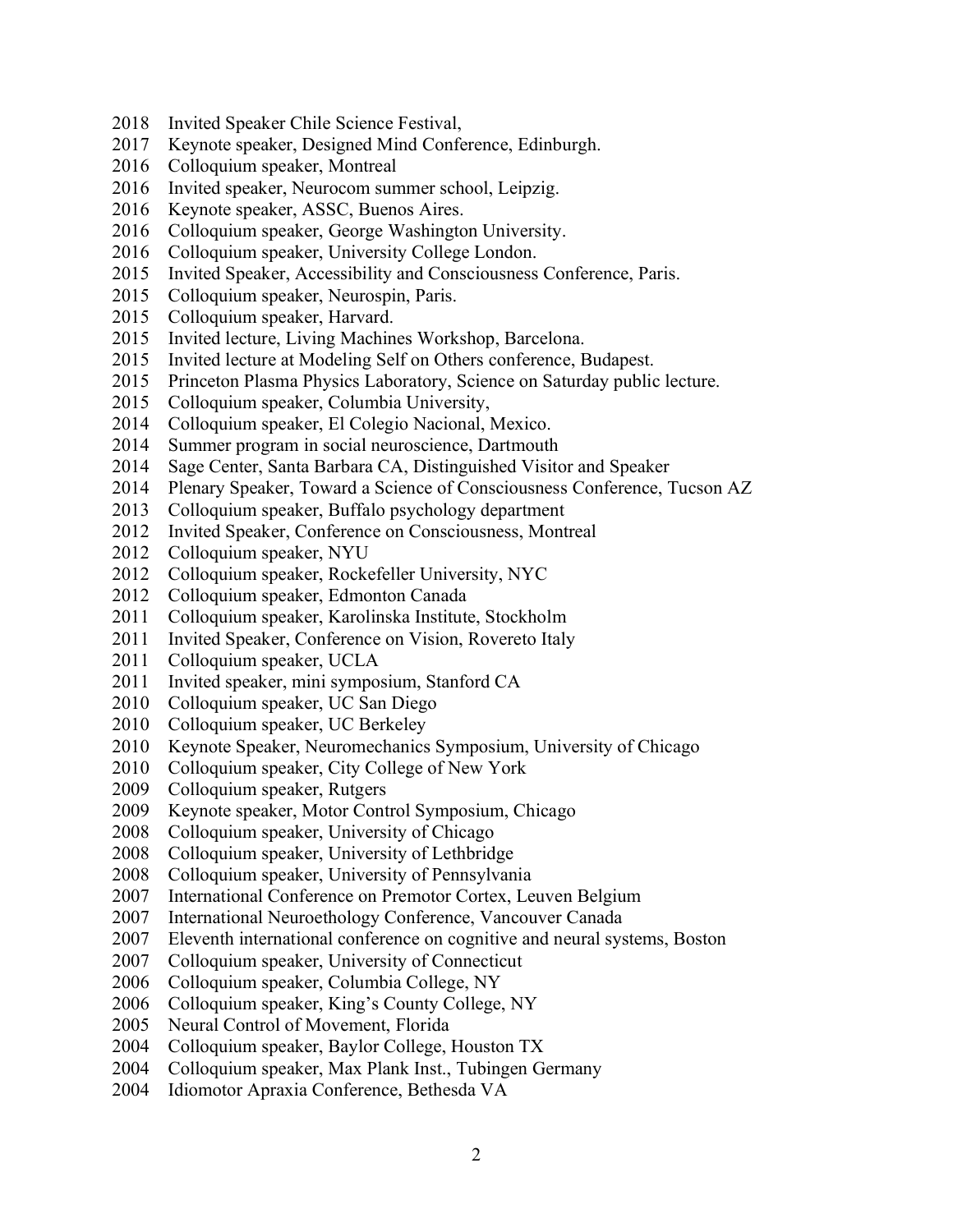- Society for Neuroscience Mini-Symposium
- Colloquium speaker, Stanford CA
- Colloquium speaker, Birmingham Alabama
- Cognitive Neuroscience Society Symposium, San Francisco
- Colloquium speaker, Northwestern
- Colloquium speaker, NYU
- Colloquium speaker, Penn State
- Progress in Motor Control IV, Caen, France
- Colloquium speaker, Brandeis, MA
- Attention in Action symposium, Birmingham, England
- Colloquium speaker, Colombia University, New York, NY
- Conference on Gain Fields, Munich Germany
- AAAS symposium, Movement Control, Boston
- Conference on Body Representation, London
- Colloquium speaker, Johns Hopkins
- Conference on Neuromorphic Engineering, Telluride Co
- Sloan Speaker Series, Caltech
- Colloquium speaker, Salk Institute
- Colloquium speaker, MIT
- Colloquium speaker, Princeton University
- Colloquium speaker, University of Pennsylvania
- Invited speaker, Attention and Performance XVI
- Invited speaker, Conference on spatial processing, Monterey CA
- Invited Speaker, Spring Brain Conference, Sedona AZ
- Colloquium speaker, University of Rochester
- 2000 Colloquium speaker, Rowan College
- Invited Speaker, NIH
- Colloquium speaker, Baylor College
- Colloquium speaker, Rutgers College
- Colloquium speaker, University of Texas at Austin
- Invited Speaker, Conference on spatial processing, Duesseldorf Germany
- Colloquium speaker, Columbia University, NY
- Colloquium speaker, University of Buffalo
- Colloquium speaker, UC Irvine
- Invited speaker, conference on spatial processing, Bethesda
- Invited speaker, satellite symposium on spatial processing, Society for Neuroscience
- Invited speaker, neuroscience conference, Trieste Italy
- 1996 Invited speaker, neuroscience conference, Santorini Greece
- Invited speaker, neuroscience conference, University of Rochester
- Invited speaker, Neural Control of Movement conference, Florida
- Invited speaker, neuroscience conference, Ouyama Japan
- Invited speaker, neuroscience conference, Saporo Japan
- Invited speaker, Attention and Performance conference, Osaka Japan
- Invited speaker, Cognitive Neuroscience conference, Lake Tahoe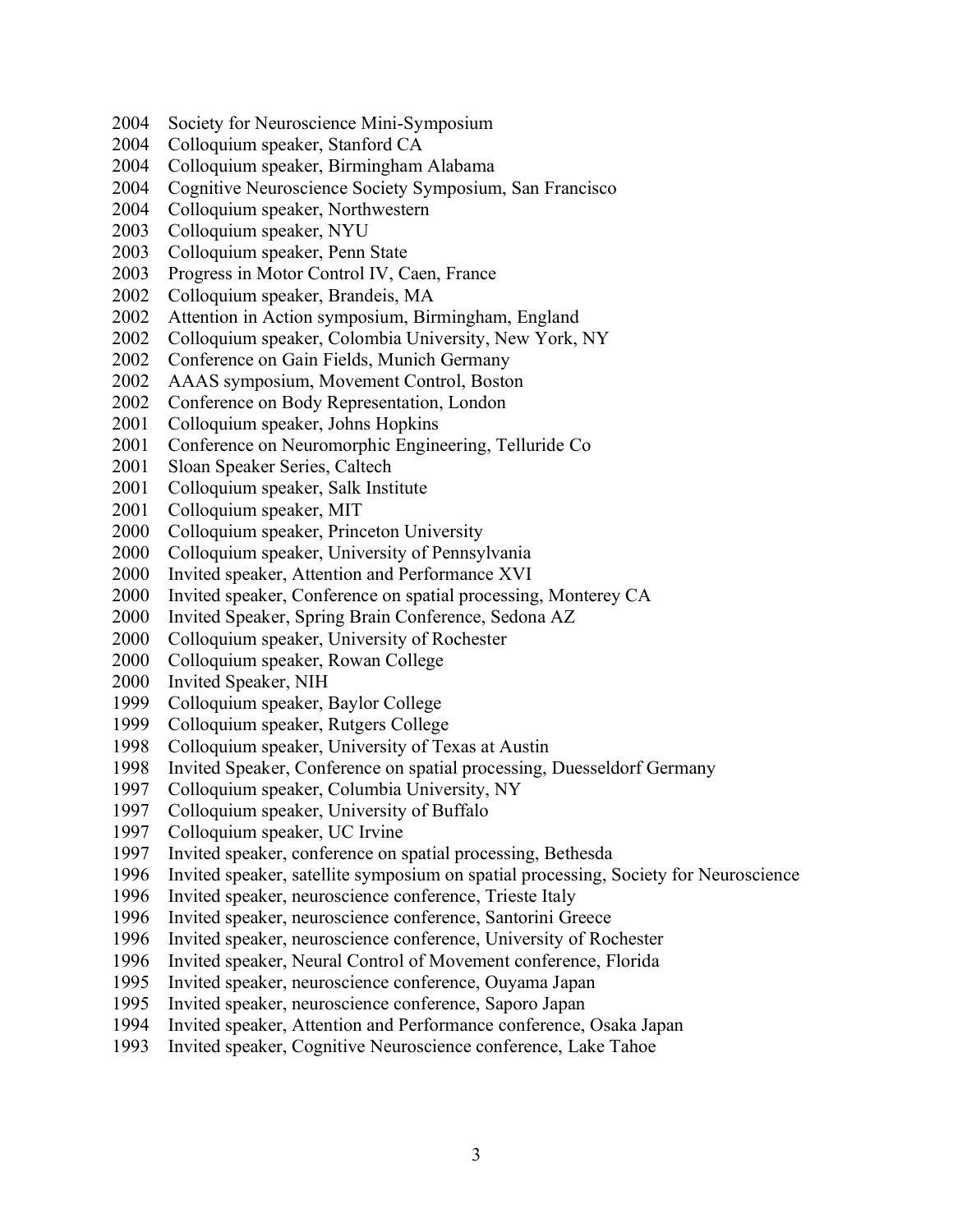### **BOOKS**

### *1. Books on neuroscience*

Graziano MSA (2019) Rethinking Consciousness: A Scientific Theory of Subjective Experience. W. W. Norton, New York. Finalist for PEN/Falkner Award, 2020.

Graziano MSA (2018) The Spaces Between Us: A Story of Neuroscience, Evolution, and Human Nature. Oxford University Press, Oxford UK.

Graziano MSA (2013) Consciousness and the Social Brain. Oxford University Press, Oxford UK.

Graziano MSA (2010) God, Soul, Mind, Brain: A Neuroscientist's Reflections on the Spirit World. Leapfrog Press, Teaticket MA.

Graziano MSA (2008) The Intelligent Movement Machine: An Ethological Perspective on the Primate Motor System. Oxford University Press, Oxford UK.

## *2. Novels*

Graziano MSA (2012) Death My Own Way. Leapfrog Press, Teaticket MA.

Graziano MSA (2009) The Divine Farce. Leapfrog Press, Teaticket MA.

Graziano MSA (2008) The Love Song of Monkey. Leapfrog Press, Teaticket MA.

# *3. Books for young readers (under the penname B. B. Wurge)*

Wurge BB (2010) The Last Notebook of Leonardo. Leapfrog Press, Teaticket MA. Winner of the Moonbeam Award, 2010.

Wurge BB (2009) Squiggle. Leapfrog Press, Teaticket MA.

Wurge BB (2008) Billy and the Birdfrogs. Leapfrog Press, Teaticket MA.

### *4. Books of music*

Graziano MSA (2011) Three Modern Symphonies. Quercus Press, Teaticket MA.

Graziano MSA (2012) Symphonies 4, 5, and 6. Quercus Press, Teaticket MA.

Graziano MSA (2012) Five String Quartetes. Quercus Press, Teaticket MA.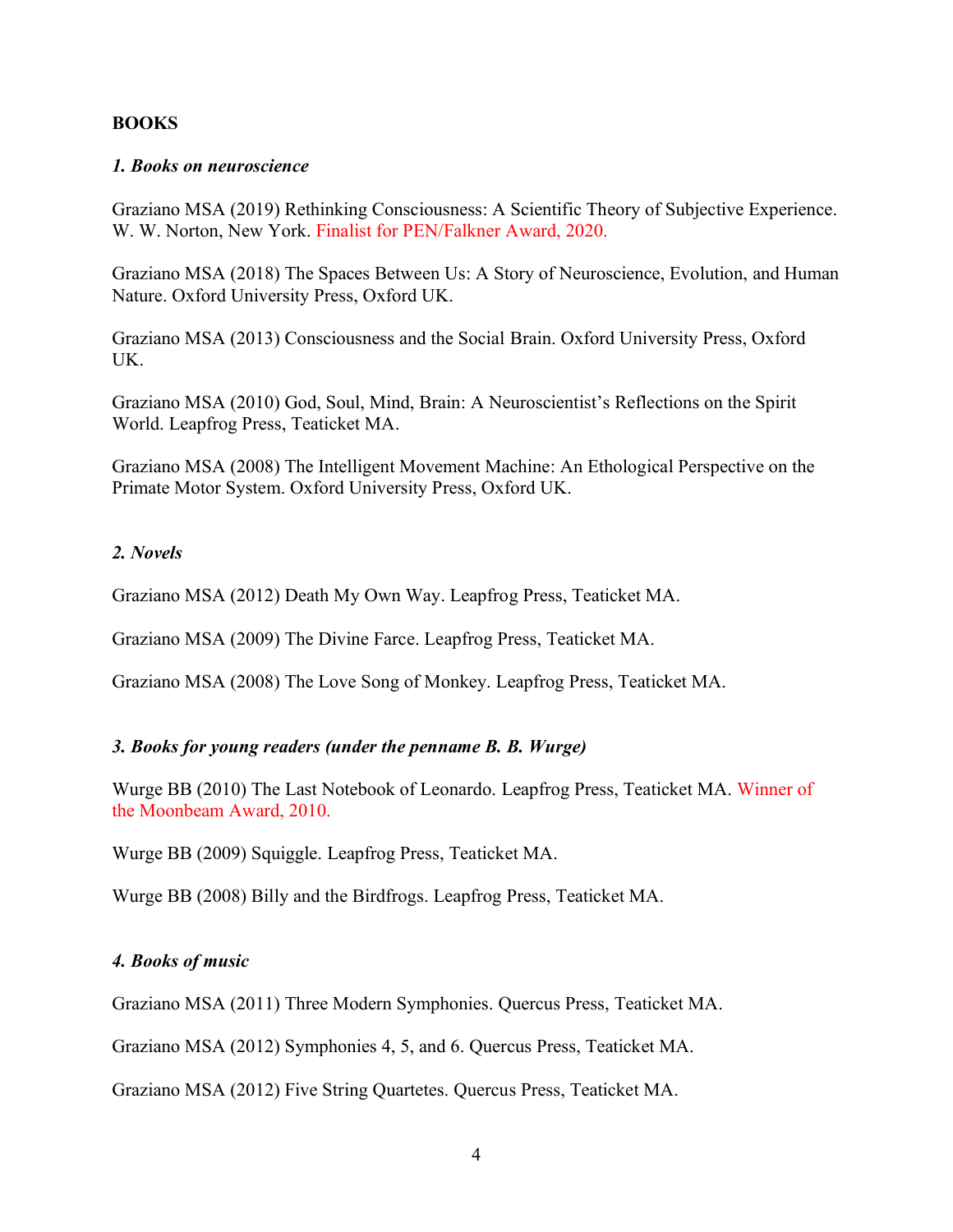# **ARTICLES IN PUBLIC MEDIA**

Graziano, MSA (2020) Explaining consciousness. The Philosopher's Magazine, 88: 64-68.

Graziano, MSA (2020) Why you don't know your own mind: Rethinking consciousness and eliminativism. Institute of Art and Ideas News.

Graziano MSA (2019) How close are we to uploading our minds? Video essay, TEDed, [https://www.youtube.com/watch?v=2DWnvx1NYUA&t=1s.](https://www.youtube.com/watch?v=2DWnvx1NYUA&t=1s)

Graziano MSA (2019) What is consciousness? Video essay, TEDed, [https://www.youtube.com/watch?v=MASBIB7zPo4&t=3s.](https://www.youtube.com/watch?v=MASBIB7zPo4&t=3s)

Graziano MSA (2019) How the brain constructs consciousness. Brainfirst Magazine, Issue 1, Article 3.

Graziano MSA (2019) Will your uploaded mind still be you? The Wall Street Journal.

Graziano MSA (2019) What happens if your mind lives forever on the internet? The Guardian.

Graziano MSA (2019) True nature of consciousness: Solving the biggest mystery of your mind. New Scientist.

Graziano MSA (2018) Everyone has an invisible second skin: How personal space affects every aspect of our lives. Psychology Today.

Graziano MSA (2018) Our primal need for personal space. The Wall Street Journal.

Graziano MSA (2018) The unconscious rules of personal space. The Atlantic.

Graziano MSA (2018) How you react when startled is a window into your soul. The Atlantic.

Graziano MSA (2016) The brain damage that hides half the world. The Atlantic.

Graziano MSA (2016) Why you should believe in the digital afterlife. The Atlantic.

Graziano MSA (2016) A new theory explains how consciousness evolved. The Atlantic.

Graziano MSA (2016) How consciousness explains ventriloquists and religion. The Atlantic.

Graziano MSA (2016) Your brain sees things you don't. The Atlantic.

Graziano MSA (2016) Most popular theories of consciousness are worse than wrong. The Atlantic.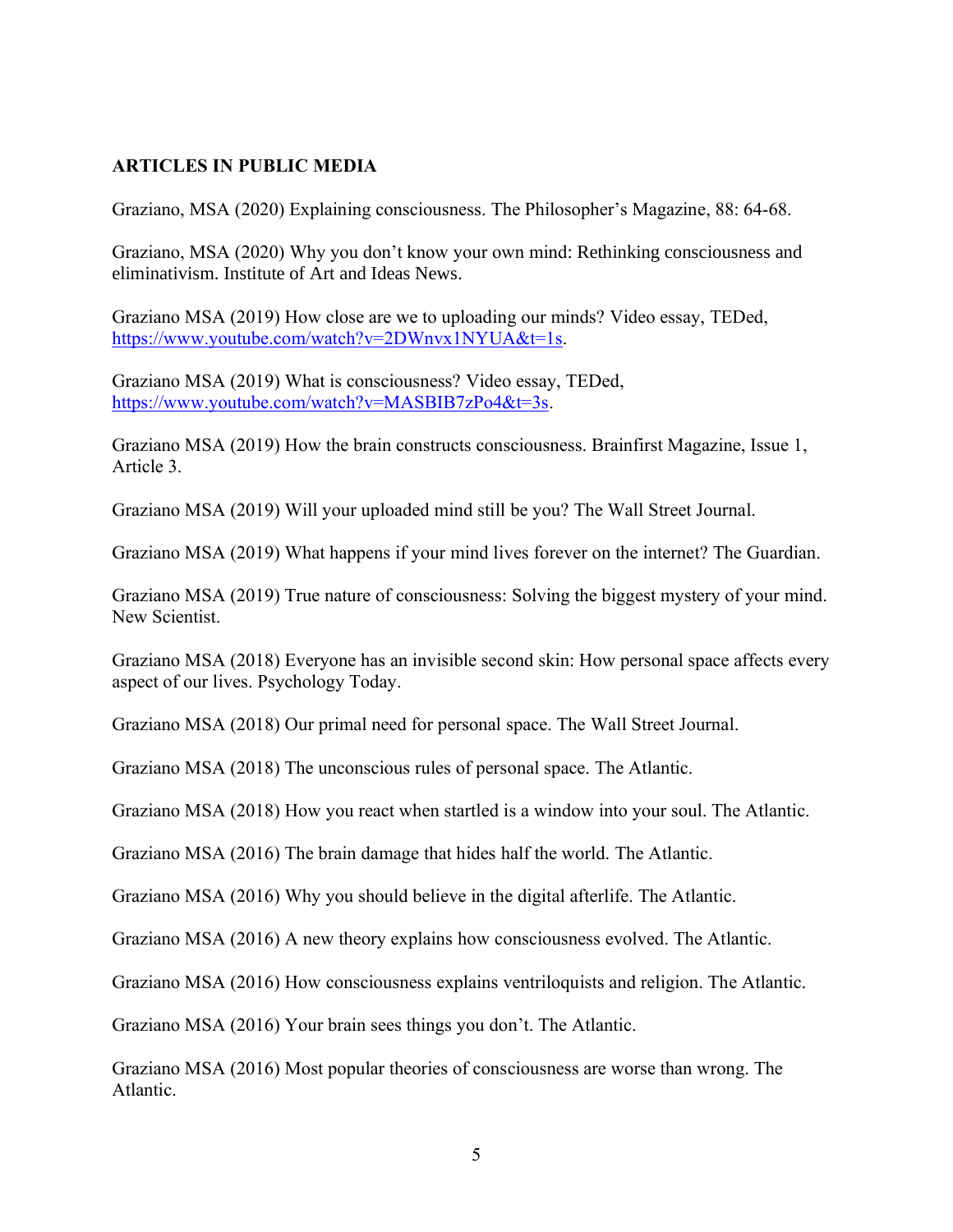Graziano MSA (2016) How phantom limbs explain consciousness. The Atlantic.

Graziano MSA (2016) Consciousness is not mysterious. It's just the brain describing itself – to itself. The Atlantic.

Graziano MSA (2016) The Hunger Mood. Aeon Magazine.

Graziano MSA (2015) Build-A-Brain. Aeon Magazine.

Graziano MSA (2014) Are We Really Conscious? New York Times.

Graziano MSA (2014) The First Smile: The evolution of human expression. Aeon Magazine.

Graziano MSA (2014) An inconvenient child. Aeon Magazine.

Graziano MSA (2013) Endless fun: will we ever upload our minds to computers? Aeon Magazine.

Graziano MSA (2013) Consciousness and the unashamed rationalist. Huffington Post.

Graziano MSA (2013) How the light gets out: a new theory of consciousness. Aeon Magazine.

Graziano MSA (2011) The spirit ends when the brain dies. Huffington Post.

Graziano MSA (2011) Does the eternal soul exist? Studies of brain damage suggest no. Huffington Post.

Graziano MSA (2011) Is spirituality a byproduct of evolution? Huffington Post.

Graziano MSA (2011) Casey Anthony, the Jury's Decision, and the Neuroscience of Morality. Huffington Post.

Graziano MSA (2011) Why is Mozart a religious experience? Huffington Post.

Graziano MSA (2011) The spirit constructed in the brain. Huffington Post.

Graziano MSA (2011) The Darwinian evolution of religion. Huffington Post.

Graziano MSA (2010) Can neuroscience "explain away" religion? John Templeton Foundation, Big Questions Online.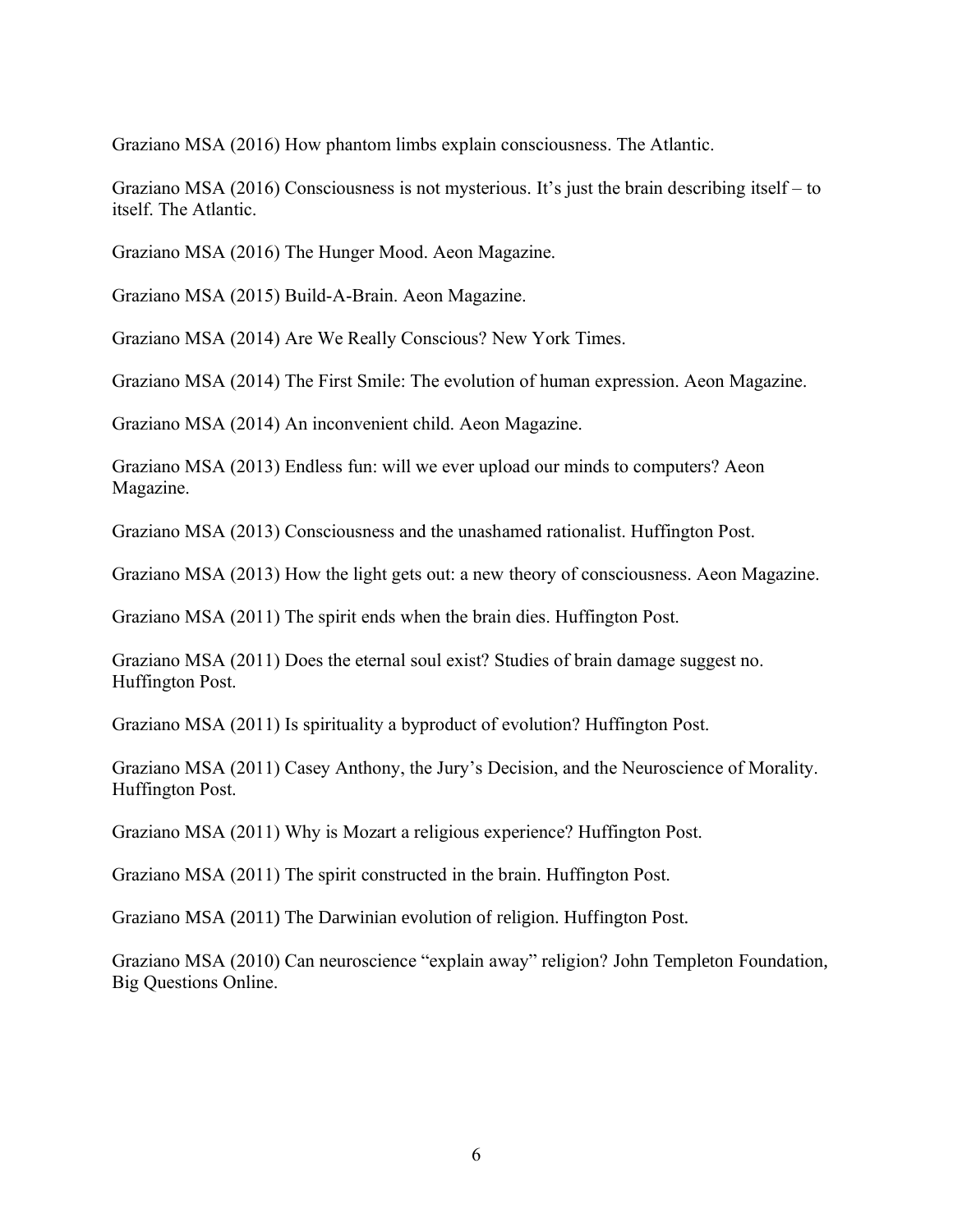# **PAPERS AND CHAPTERS**

Bio BJ, Graziano MSA (2021) Using Smiles, Frowns, and Gaze to Attribute Conscious States to Others: Testing Part of the Attention Schema Theory. PsyArXiv, doi: [10.31234/osf.io/7s8bk](https://doi.org/10.31234/osf.io/7s8bk).

Graziano MSA (2021) Consciousness is already solved: The continued debate is not about science. Behavioral and Brain Sciences, In Press.

Bio BJ, Guterstam A, Pinsk M, Wilterson AI, Graziano MSA (2021) Right Temporoparietal Junction Encodes Inferred Mental Experience of Others. BioRxiv, doi: [https://doi.org/10.1101/2021.06.10.447930.](https://doi.org/10.1101/2021.06.10.447930)

Wilterson AI, Graziano MSA (2021) The Attention Schema Theory in a Neural Network Agent: Controlling Visuospatial Attention Using a Descriptive Model of Attention. Proceedings of the National Academy of Sciences USA, 118 (33) e2102421118: [https://doi.org/10.1073/pnas.2102421118.](https://doi.org/10.1073/pnas.2102421118)

Wilterson AI, Nastase SA, Bio BJ, Guterstam A, Graziano MSA (2021). Attention, awareness, and the right temporoparietal junction. Proceedings of the National Academy of Sciences USA 118(25):e2026099118. doi: 10.1073/pnas.2026099118. PMID: 34161276.

Guterstam A, Bio BJ, Wilterson AI, Graziano M (2021) Temporo-parietal cortex involved in modeling one's own and others' attention. Elife 10: e63551. doi: 10.7554/eLife.63551.

Graziano MSA (2021) Understanding Consciousness. Brain, 144: 1281-1283, <https://doi.org/10.1093/brain/awab046>.

Graziano MSA (2021) Human emotional expression and the peripersonal margin of safety. In: de Vignemont, F., Serino, A., Wong, HY., Farnè, A. (Eds). *The world at our fingertips: A multidisciplinary exploration of peripersonal space.* Oxford: Oxford University Press.

Graziano MSA (2020) An Extraordinary Neuroscience Lab. Progress in Neurobiology 195: 101933. doi: 10.1016/j.pneurobio.2020.101933.

Guterstam A, Graziano MSA (2020) Visual motion assists in social cognition. Proceedings of the National Academy of Sciences USA, 117: 32165-32168 DOI 10.1073/pnas.2021325117.

Graziano, MSA (2020) What makes us so certain that we're conscious? Cognitive Neuroscience, 12: 67-68, [https://doi.org/10.1080/17588928.2020.1838468.](https://doi.org/10.1080/17588928.2020.1838468)

Guterstam A, Graziano MSA (2020) Reply to Görner et al.: Encoding gaze as implied motion. Proceedings of the National Academy of Sciences USA, 117: 20377, [doi.org/10.1073/pnas.2013767117.](https://doi.org/10.1073/pnas.2013767117)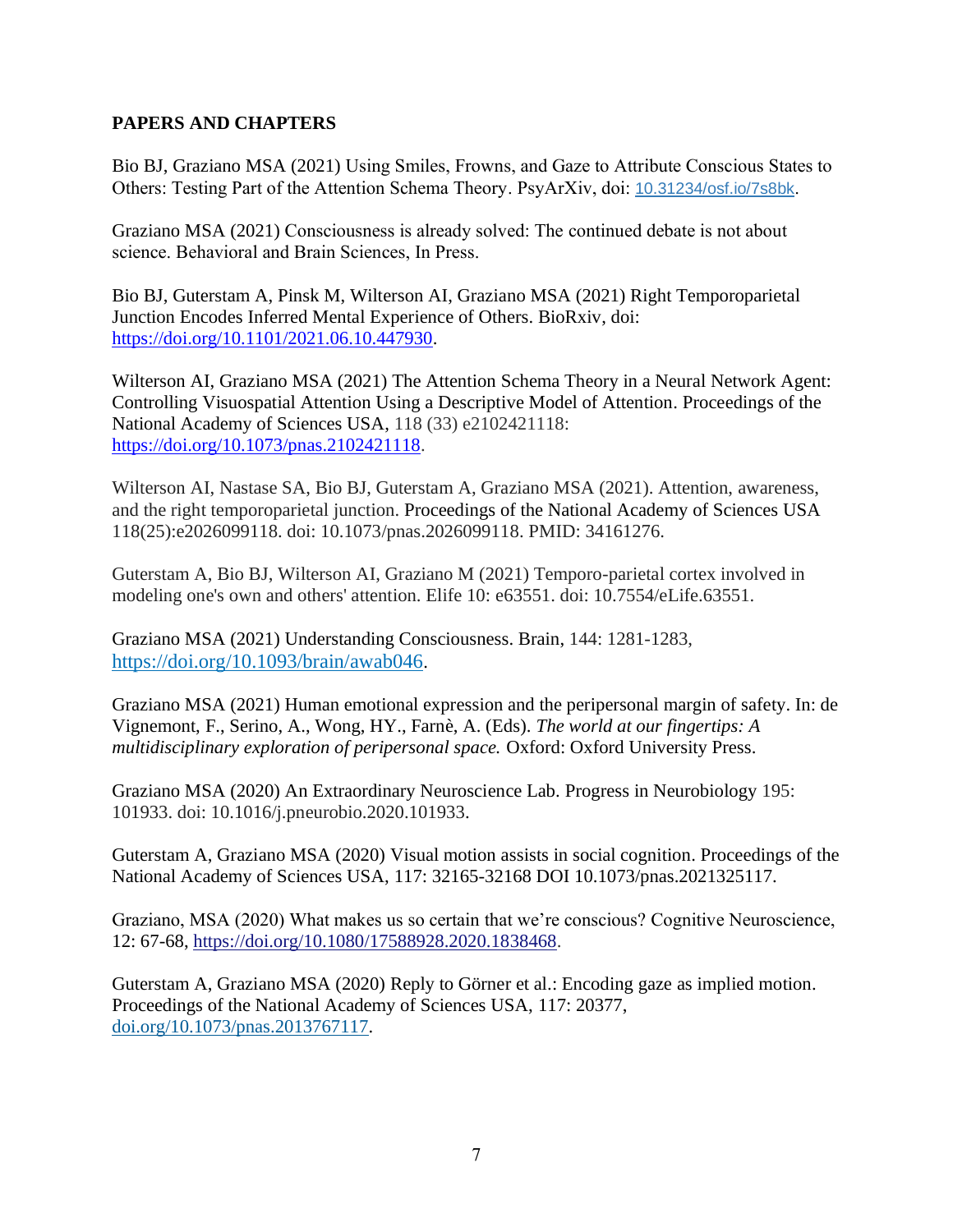Wilterson AI, Kemper CM, Kim N, Webb TW, Reblando AMW, Graziano MSA (2020) Attention control and the attention schema theory of consciousness. Progress in Neurobiology, 195: 101844, doi: 10.1016/j.pneurobio.2020.101844.

Guterstam A, Wilterson AI, Watchell D, and Graziano MSA (2020) Other people's gaze encoded as implied motion in the human brain. Proceedings of the National Academy of Sciences USA, 117: 13162-13167.

Guterstam A and Graziano MSA (2020) Implied motion as a possible mechanism for encoding other people's attention. Progress in Neurobiology, 190: 101797. DOI: 10.1016/j.pneurobio.2020.101797.

Graziano, M. S. A. (2020) Consciousness and the attention schema: Why it has to be right. *Cognitive Neuropsychology,* doi 10.1080/02643294.2020.1761782.

Graziano, M. S. A., Guterstam, A., Bio, B. J., & Wilterson, A. I. (2020). Toward a standard model of consciousness: reconciling the attention schema, global workspace, higher-order thought, and illusionist theories. Cognitive Neuropsychology 37, 155-172.

Graziano MSA, Morsella E (2020) A new motor approach to consciousness: Implications for the simulation of future behavior. Journal of Consciousness Studies, 27: 88-103.

Graziano MSA (2019) We are machines that claim to be conscious. Journal of Consciousness Studies, 26: 95-104.

Graziano MSA (2019) Attributing awareness to others: The attention schema theory and its relationship to behavioral prediction. Journal of Consciousness Studies, 26: 17-37.

Guterstam A, Kean HH, Webb TW, Kean FS, Graziano MSA (2018) An implicit model of other people's visual attention as an invisible, force-carrying beam projecting from the eyes. Proceedings of the National Academy of Sciences USA, 116: 328-333.

Graziano MSA (2018) The temporoparietal junction and awareness. Neuroscience of Consciousness, 4(1): niy005

Graziano MSA, Webb TW (2018) Understanding consciousness by building it. In: Bloomsbury Companion to Philosophy of Consciousness. Jacquette D., Ed. London, Bloomsbury.

Graziano MSA (2018) The Attention Schema Theory of Consciousness. In: Routledge Handbook of Consciousness. Gennaro R., Ed. Abingdon, UK: Routledge.

Bio BJ, Webb TW, Graziano MSA (2018) Projecting one's own spatial bias onto others during a theory-of-mind task. Proceedings of the National Academy of Sciences USA, 115: E1684- E1689.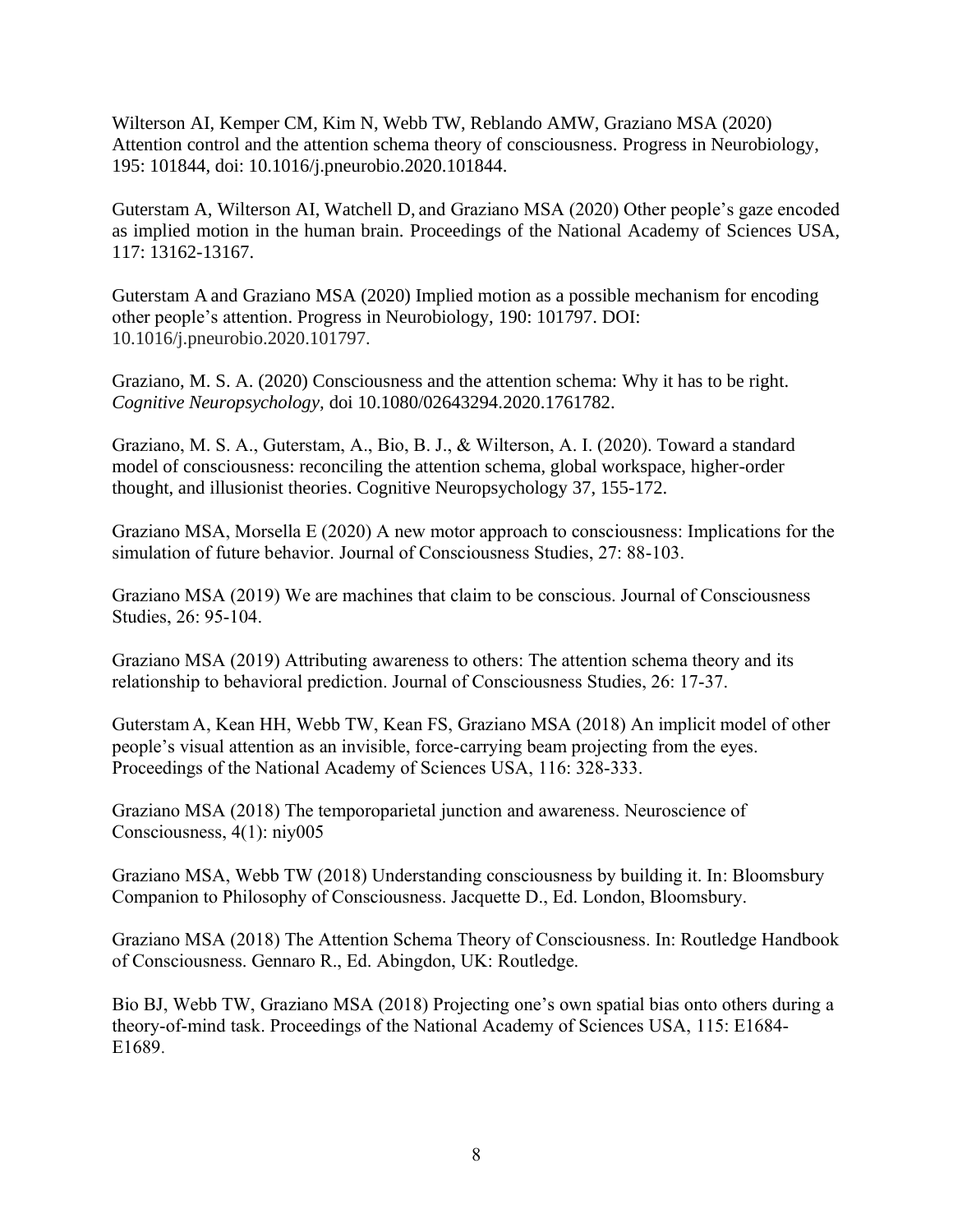Graziano MSA (2017) The Attention Schema Theory: A foundation for engineering artificial consciousness. Frontiers in Robotics and AI, DOI: 10.3389/frobt.2017.00060.

Igelström K, Graziano MSA (2017) The inferior parietal lobe and temporoparietal junction: a network perspective. Neuropsychologia, 105: 70-83.

Igelström K, Webb TW, Graziano MSA (2017) Functional connectivity between the temporoparietal cortex and cerebellum in autism spectrum disorder. Cerebral Cortex. 27: 2617- 2627.

Graziano MSA, Webb TW (2017) From sponge to human: The evolution of consciousness. In: Kaas, J (ed.), Evolution of Nervous Systems 2e. vol. 3, pp. 547–554. Oxford: Elsevier.

Webb TW, Igelström K, Schurger A, Graziano MSA (2016) Cortical networks involved in visual awareness independently of visual attention. Proceedings of the National Academy of Sciences USA, 113: 13923-13928.

Graziano MSA (2016) Consciousness engineered. Journal of Consciousness Studies. 23: 98-115.

Igelström K, Webb TW, Kelly YT, Graziano MSA (2016) Topographical organization of attentional, social and memory processes in the human temporoparietal cortex. eNEuro, 3: ENEURO.0060-16.2016.

Webb TW, Kean HH, and Graziano MSA (2016) Effects of awareness on the control of attention. Journal of Cognitive Neuroscience, 28: 842-851.

Graziano MSA (2016) Ethologoical action maps: A paradigm shift for the motor cortex. Trends in Cognitive Sciences, 20: 121-132.

Igelström K, Webb TW, Graziano MSA (2015) Neural processes in the human temporoparietal cortex separated by localized independent component analysis. Journal of Neuroscience, 35: 9432-9445.

Graziano MSA (2015) A new view of the motor cortex and its relation to social behavior. In Shared Representations: Sensorimotor Foundations of Social Life. Obhi SS, Cross ES (Eds), Cambridge, UK: Cambridge University Press.

Graziano MSA (2015) Cortical action representations. In: Brain Mapping: An Encyclopedic Reference. Toga AW, Poldrack RA (Eds) Amsterdam: Elsevier.

Webb TW, Graziano MSA (2015) The attention schema theory: a mechanistic account of subjective awareness. Frontiers in Psychology, Vol 6, article 500, doi: 10.3389/fpsyg.2015.00500.

Graziano MSA, Webb TW (2014) A mechanistic theory of consciousness. International Journal of Machine Consciousness, 6, 163-176.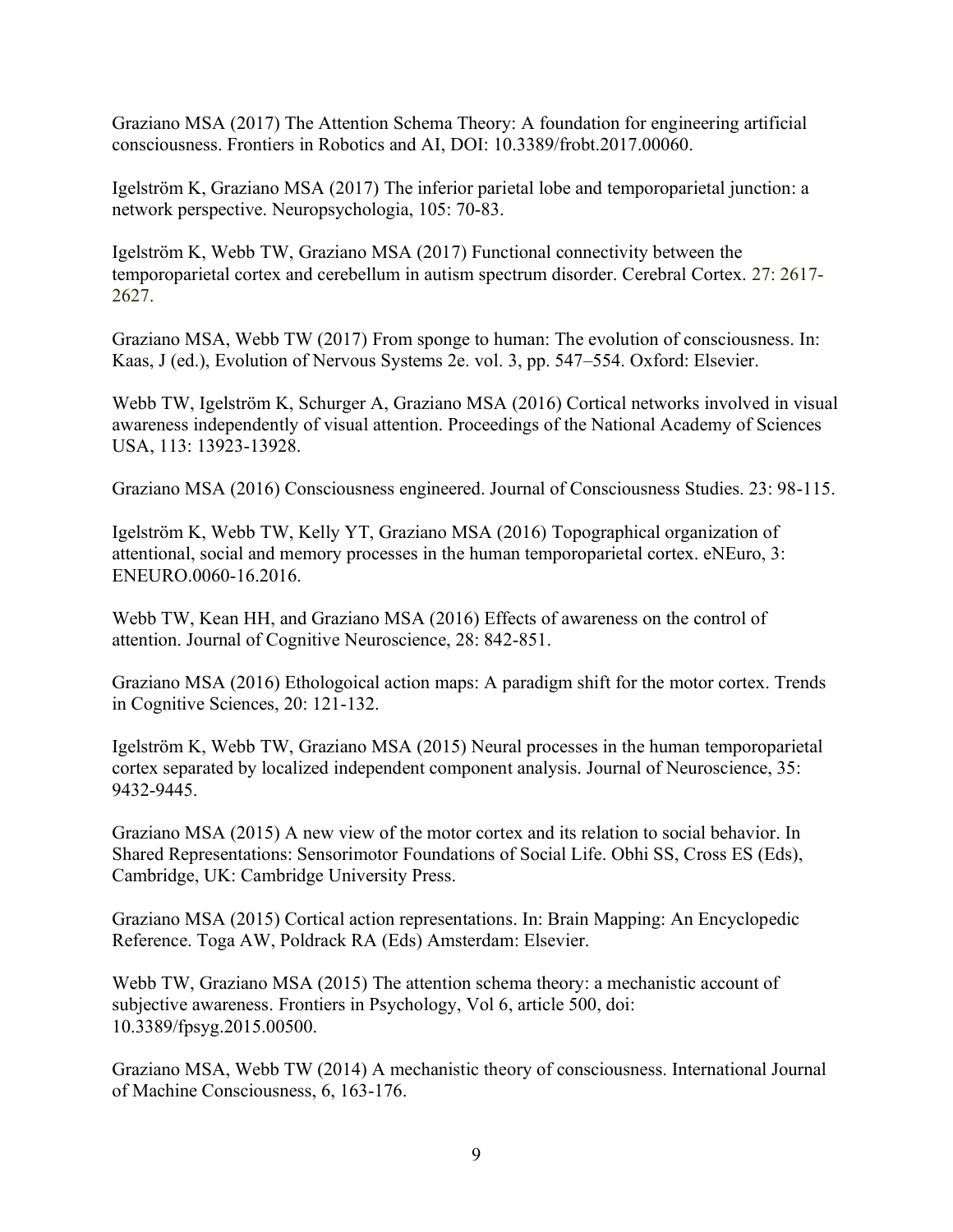Graziano MSA (2014) How Ventriloquism Works. Frontiers for young minds, DOI:10.3389/frym.2014.00004.

Graziano MSA (2014) Speculations on the evolution of awareness. Journal of Cognitive Neuroscience, 26, 1300-1304.

Kelly YT, Webb TW, Meier JD, Arcaro MJ, Graziano MSA (2014) Attributing awareness to oneself and to others. Proceedings of the National Academy of Sciences USA, 111: 5012-5017.

Graziano MSA (2011) New Insights into Motor Cortex. Neuron, 71: 387-388.

Graziano MSA (2011) Cables vs networks: Old and new views on the function of motor cortex. Journal of Physiology, 589: 2439.

Graziano MSA and Kastner S (2011) Awareness as a perceptual model of attention. Cognitive Neuroscience, 2: 125-133.

Graziano MSA and Kastner S (2011) Human consciousness and its relationship to social neuroscience: A novel hypothesis. Cognitive Neuroscience, 2: 98-113.

Aflalo TN and Graziano MSA (2011) The organization of the macaque extrastriate visual cortex re-examined using the principle of spatial continuity of function. Journal of Neurophysiology, 105: 305-320.

Graziano MSA (2010) Ethologically relevant movements mapped on the motor cortex. In: Primate Neuroethology, Ghazanfar and Platt (Eds). Oxford University Press, Oxford UK.

Dombeck DA, Graziano MSA and Tank DW (2009) Functional clustering of neurons in motor cortex determined by cellular resolution imaging in awake behaving mice. Journal of Neuroscience, 29: 13751-13760.

Macfarlaine N and Graziano MSA (2009) Diversity of Grip in Macaca mulatta. Experimental Brain Research, 197: 255-268.

Meier JD, Aflalo TN, Kastner S, Graziano MSA (2008) Complex organization of human primary motor cortex: A high resolution fMRI study. Journal of Neurophysiology, 100: 1800-1812.

Aflalo TN and Graziano MSA (2008) Four dimensional spatial reasoning in humans. Journal of Experimental Psychology, Human Perception and Performance, 34: 1066-1077.

Graziano MSA and Aflalo TN (2007) Mapping behavioral repertoire onto the cortex. Neuron, 56: 239-251.

Graziano MSA and Aflalo TN (2007) Rethinking cortical organization: Moving away from discrete areas arranged in hierarchies. The Neuroscientist, 13: 138-147.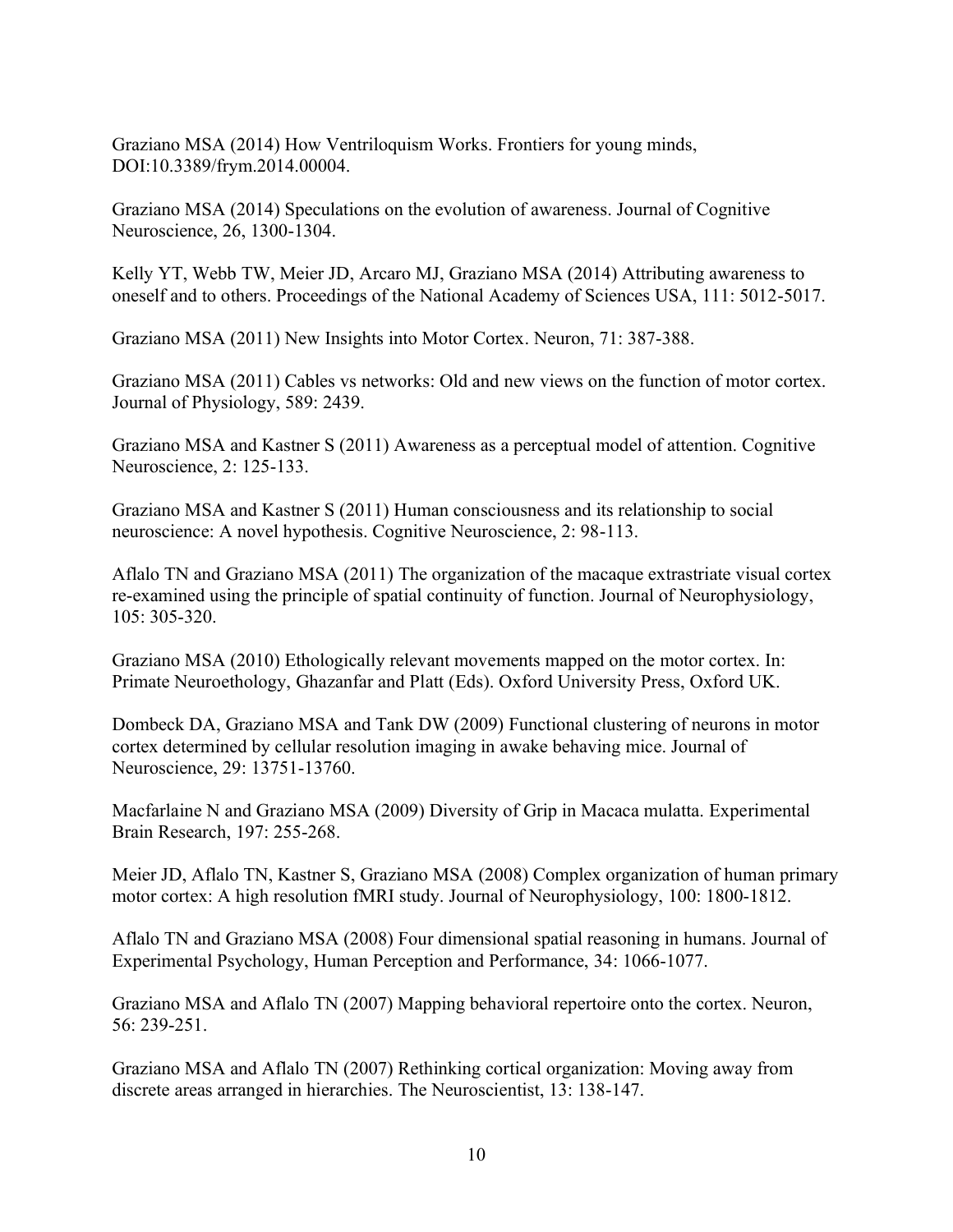Aflalo TN and Graziano MSA (2007) Relationship between unconstrained arm movement and single neuron firing in the macaque motor cortex. Journal of Neuroscience, 27: 2760-2780.

Aflalo TN and Graziano MSA (2006) Possible origins of the complex topographic organization of motor cortex: reduction of a multidimensional space onto a 2-dimensional array. Journal of Neuroscience, 26: 6288-6297.

Aflalo TN and Graziano MSA (2006) Partial tuning of motor cortex neurons to final posture in a free-moving paradigm. Proceedings of the National Academy of Sciences, 103: 2909-2914.

Graziano MSA (2006) The organization of behavioral repertoire in motor cortex. Annual Review of Neuroscience, 29: 105-134.

Graziano MSA (2006) Progress in understanding spatial coordinate systems in the primate brain. Neuron, 51: 7-9.

Graziano MSA and Cooke DF (2006) Parieto-frontal interactions, personal space, and defensive behavior. Neuropsychologia. 44: 845-859.

Graziano MSA (2006) Feedback remapping and the cortical control of movement. In: Latash (Ed.) Motor Control and Learning. Springer, New York NY.

Graziano MSA, Aflalo T, and Cooke DF (2005) Arm movements evoked by electrical stimulation in the motor cortex of monkeys. Journal of Neurophysiology, 94: 4209-4223.

Cooke DF and Graziano MSA (2004) Super-flinchers and nerves of steel: Defensive movements altered by chemical manipulation of a cortical motor area. Neuron, 43: 585-593.

Graziano MSA, Patel KT, and Taylor CSR (2004) Mapping from motor cortex to biceps and triceps altered by elbow angle. Journal of Neurophysiology, 92: 395-407.

Cooke DF and Graziano MSA (2004) Sensorimotor integration in the precentral gyrus: Polysensory neurons and defensive movements. Journal of Neurophysiology, 91: 1648-1660.

Graziano MSA, Cooke DF, Taylor CSR, and Moore T (2004) Distribution of hand location in monkeys during spontaneous behavior. Experimental Brain Research, 155: 30-36.

Graziano MSA, Taylor CSR, Cooke DF, and Moore T (2004a) A map of complex movements in motor cortex of primates. In Humphries and Riddoch (Eds.) Action In Attention. Psychology Press, Hove, pp. 211-232.

Graziano MSA, Gross CG, Taylor CSR, and Moore T (2004b) A system of multimodal areas in the primate brain. In: Crossmodal Space and Crossmodal Attention. Spence and Driver, Eds, Oxford University Press, Oxford UK, pp. 51-67.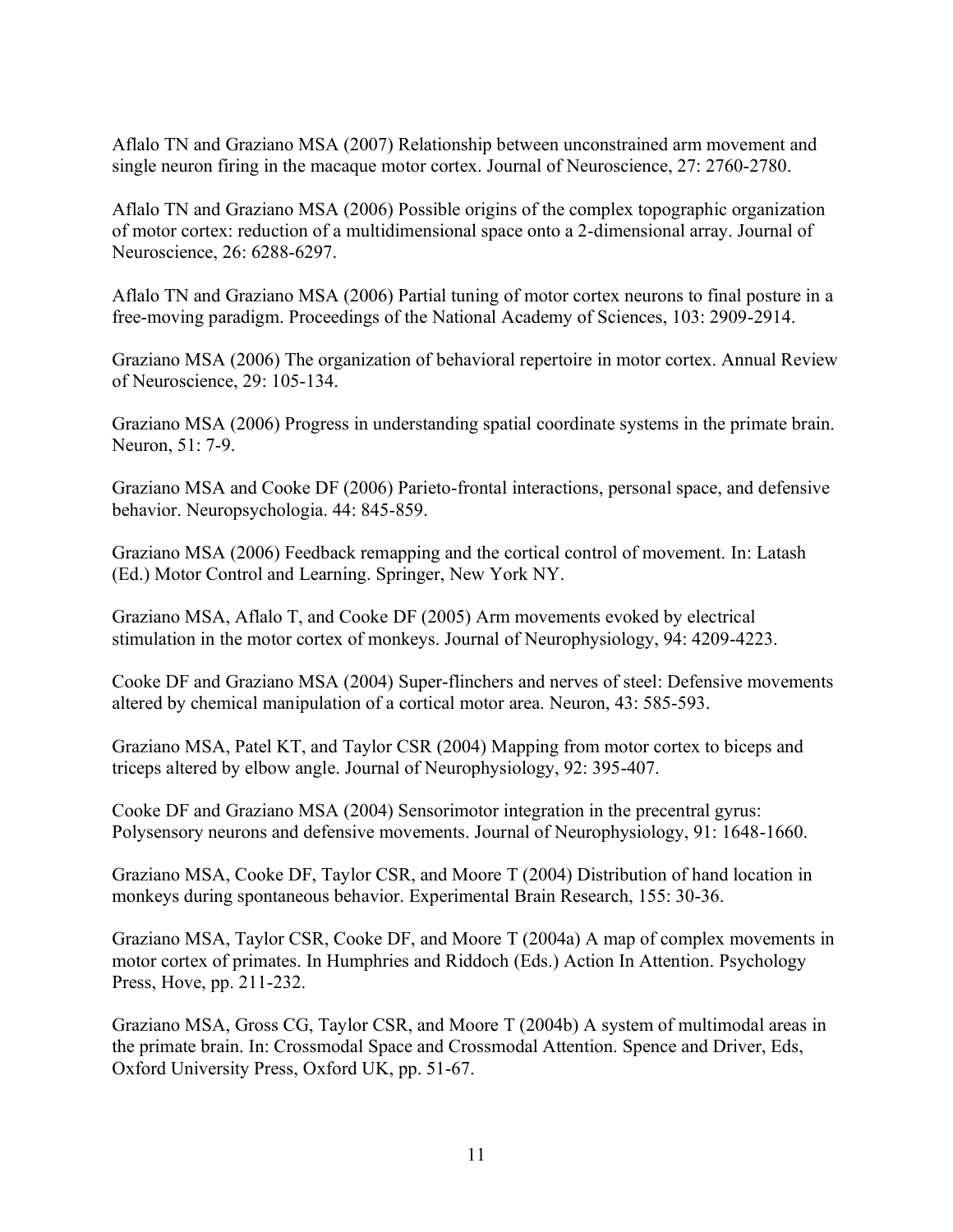Graziano MSA, Gross CG, Taylor CSR, and Moore T (2004c) Multisensory neurons for the control of defensive movements. In: The Handbook of Multisensory Processes. Gemma Calvert, Charles Spence and Barry Stein Eds. MIT Press, pp. 443-452.

Cooke DF and Graziano MSA (2003) Defensive Movements Evoked by Air Puff in Monkeys. Journal of Neurophysiology, 90: 3317-3329.

Cooke DF, Taylor CSR, Moore T, and Graziano MSA (2003) Complex movements evoked by microstimulation of Area VIP. Proceedings of the National Academy of Sciences USA, 100: 6163-6168.

Graziano MSA, Taylor CSR, Moore T, and Cooke DF (2002) The cortical control of movement revisited. Neuron, 36: 349-362.

Graziano MSA, Taylor CSR, and Moore T (2002) Probing cortical function with electrical stimulation. Nature Neuroscience, 5: 921.

Graziano MSA, Alisharan SA, Hu X, and Gross CG (2002) The clothing effect: Tactile neurons in the precental gyrus do not respond to the touch of the familiar primate chair. Proceedings of the National Academy of Sciences USA, 99: 11930-11933.

Graziano MSA, Taylor CSR, and Moore T (2002) Complex movements evoked by microstimulation of precentral cortex. Neuron, 34: 841-851.

Graziano MSA and Botvinick MM (2002) How the brain represents the body: Insights from neurophysiology and psychology. In: Common Mechanisms in Perception and Action: Attention and Performance XIX. Eds. W. Prinz and B. Hommel. Oxford University Press, Oxford UK, pp. 136-157.

Graziano MSA (2001) Is reaching eye-centered, body-centered, hand-centered, or a combination? Reviews in the Neurosciences, 12: 175-186.

Graziano MSA (2001) A system of multimodal areas in the primate brain. Neuron, 29: 4-6.

Graziano MSA (2001) An awareness of space. Nature, 411: 903-904.

Graziano MSA, Cooke DF, and Taylor CSR (2000) Coding the location of the arm by sight. Science, 290: 1782-1786.

Graziano MSA and Gandhi S (2000) Location of the polysensory zone in the precentral gyrus of anesthetized monkeys. Experimental Brain Research, 135: 259-266.

Graziano MSA, Wheeler ME, and Gross CG (2000) From vision to action: How the primate brain encodes and remembers visuomotor space. In: JJ Bolhuis (Ed) Brain, Perception, Memory: Advances in Cognitive Neuroscience. Oxford University Press, Oxford UK, pp. 7-15.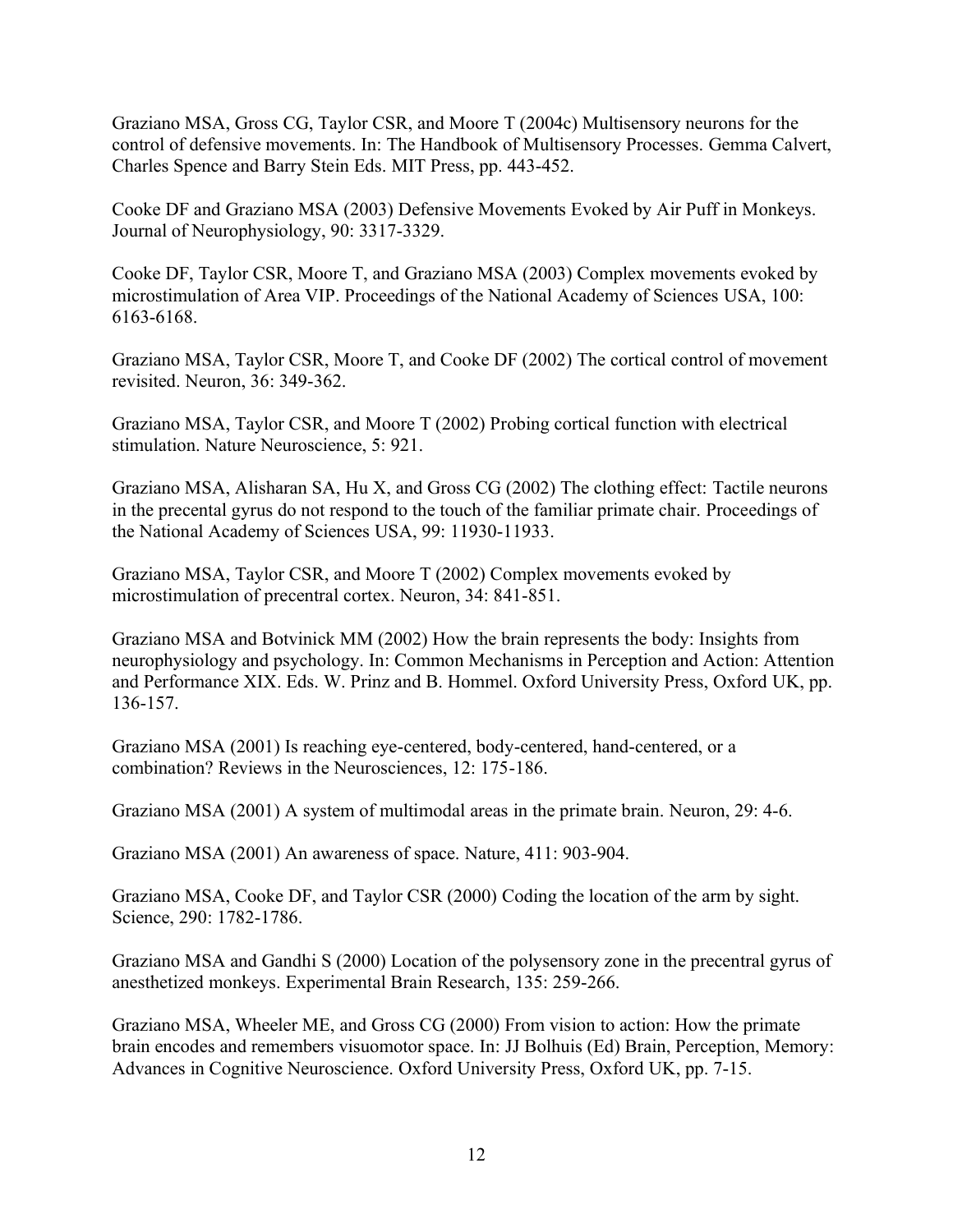Graziano MSA (1999) Where is my arm? The relative role of vision and proprioception in the neuronal representation of limb position. Proceedings of the National Academy of Sciences USA, 96: 10418-10421.

Gould E, Reeves AJ, Graziano MSA, and Gross CG (1999) Neurogenesis in the neocortex of adult primates. Science, 286: 548-552.

Graziano MSA, Reiss LAJ, and Gross CG (1999) A neuronal representation of the location of nearby sounds. Nature, 397: 428-430.

Nakamura K, Chung HH, Graziano MSA, and Gross CG (1999) A dynamic representation of eye position in the parieto-occipital sulcus. Journal of Neurophysiology, 81: 2374-2385.

Graziano MSA and Gross CG (1998) Visual responses with and without fixation: Neurons in premotor cortex encode spatial locations independently of eye position. Experimental Brain Research, 118: 373-380.

Graziano MSA and Gross CG (1998) Spatial maps for the control of movement. Current Opinion in Neurobiology, 8: 195 -201.

Graziano MSA, Hu XT, and Gross CG (1997) Coding the locations of objects in the dark. Science, 277: 239-241.

Graziano MSA, Hu XT, and Gross CG (1997) Visuo-spatial properties of ventral premotor cortex. Journal of Neurophysiology, 77: 2268-2292.

Graziano MSA and Gross CG (1997) Vision, Movement, and The Monkey Brain. In: The Association Cortex: Structure and Function. H. Sakata, A. Mikami, and J. Fuster, Eds. (Harwood Academic Publishers, Amsterdam): pp. 219-232.

Graziano MSA and Gross CG (1996) Multiple pathways for processing visual space. In Attention and Performance XVI. Edited by T. Inui and J.L. McClelland. MIT Press, Cambridge MA, pp.181-207.

Gross CG and Graziano MSA (1995) Multiple representations of space in the brain. The Neuroscientist, 1: 43-50.

Graziano MSA and Gross CG (1995) From eye to hand. In: Scale in Conscious Experience: Is the Brain too Important to be Left to Specialists to Study? J. King and K.H. Pribram, Eds. (Laurence Erlbaum Associates, Mahwah, N.J.): pp. 117-129.

Graziano MSA and Gross CG (1995) Afterwards: How the brain represents space near the body. J. NIH Res.

Graziano MSA and Gross CG (1994) Mapping space with neurons. Current Directions in Psychological Sciences, 3: 164-167.